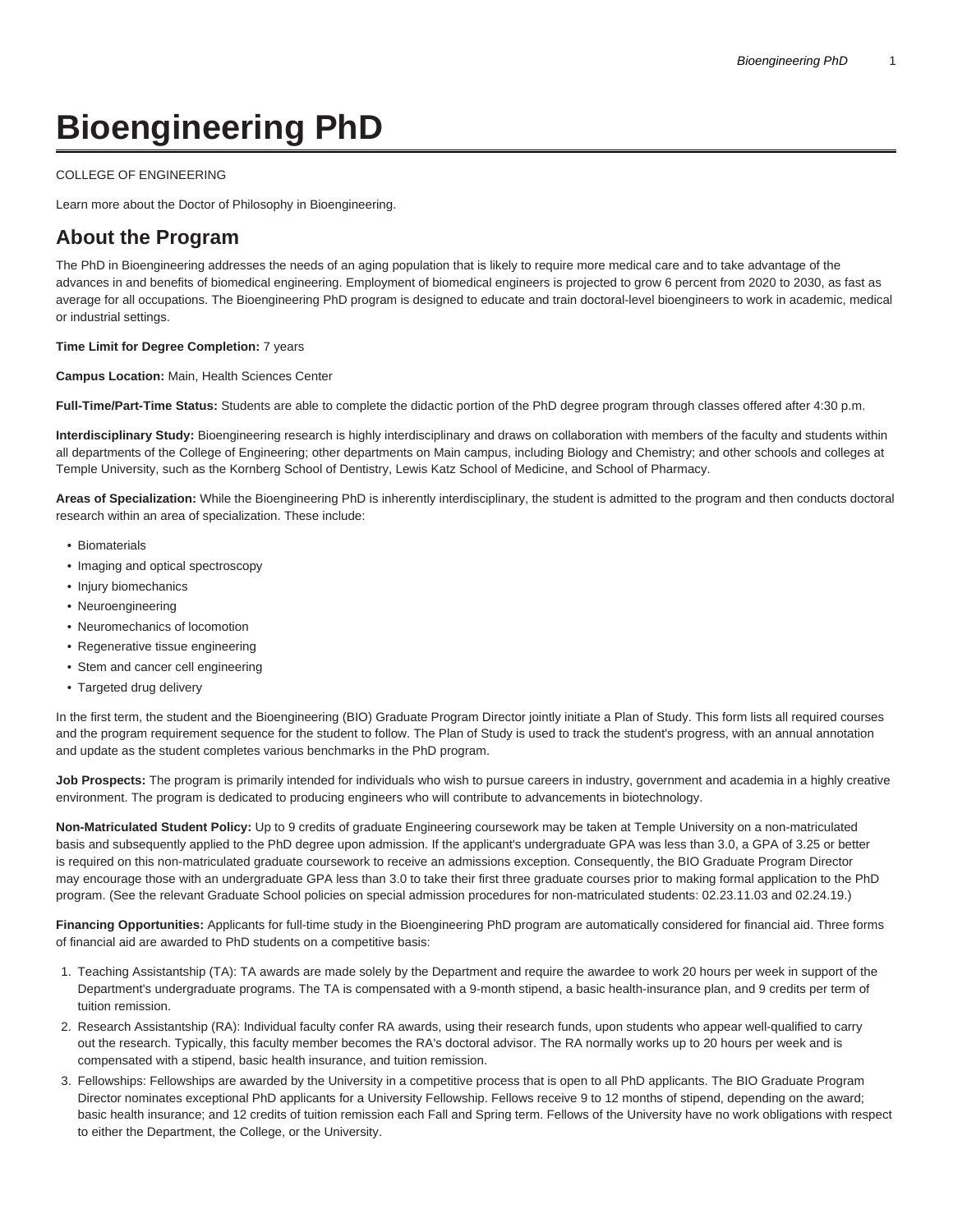Because financial aid is awarded on a competitive basis, applicants are urged to complete the application as early as possible.

# **Admission Requirements and Deadlines**

#### **Application Deadline:**

Fall: March 1 Spring: November 1; August 1 international

Applications are processed on a continual basis. Ordinarily, the applicant is informed of an admissions decision within 4 to 6 weeks of receipt of all supporting application documents.

APPLY ONLINE to this graduate program at EngineeringCAS.

Both admissions and financial aid award decisions originate in the Bioengineering Department within the College of Engineering. Applicants who plan to matriculate full-time are automatically considered for financial aid awards so no separate application for financial aid is required. **To ensure financial aid consideration for the intended term of study, however, applicants should submit a complete application by January 15 (Fall) and August 1 (Spring).**

#### **Letters of Reference:**

Number Required: 3

From Whom: Letters of recommendation should be obtained from college or research faculty who are familiar with the applicant's competency. If the applicant has an established career in engineering, one of the letters should be provided by the applicant's immediate supervisor. If the applicant has been out of school long enough that relevant academic reference letters appear impractical, they should contact the BIO Graduate Program Director to obtain a waiver of this admission requirement.

**Coursework Required for Admission Consideration:** Students not adequately prepared for advanced courses may be required to take a number of prerequisites. The Bioengineering Department identifies the needed coursework on a case-by-case basis.

**Master's Degree in Discipline/Related Discipline:** A master's degree is not required, but preferred.

**Bachelor's Degree in Discipline/Related Discipline:** A bachelor's degree is required.

University regulations stipulate that the applicant must have earned a 3.0 grade-point average on a 4.0 scale in their undergraduate studies, but admission exceptions are made for a variety of circumstances. (See [Graduate School Policy 02.23.11.03](https://bulletin.temple.edu/graduate/graduate-policies/#admissionrequirementstext).) The BIO Graduate Program Director helps the applicant navigate the admission possibilities and assists in the assessment of their overall educational qualifications with respect to the departmental requirements for the PhD program.

**Statement of Goals:** Describe your relevant technical experiences, career goals, and specific research interests in one to two pages.

#### **Standardized Test Scores:**

GRE: Required. Scores must be no more than 5 years in advance of the application date. (See [Graduate School Policy 02.23.12](https://bulletin.temple.edu/graduate/graduate-policies/#admissionrequirementstext).) Applicants who require a waiver of the GRE should consult the BIO Graduate Program Director concerning the mechanics and consequences of obtaining an exception.

Applicants who earned their baccalaureate degree from an institution where the language of instruction was other than English, with the exception of those who subsequently earned a master's degree at a U.S. institution, must report scores for a standardized test of English that meet these minimums:

- TOEFL iBT: 79
- IELTS Academic: 6.5
- PTE Academic: 53

**Resume:** Current resume required.

**Advanced Standing:** Both transfer credit for courses taken at another institution while matriculated at Temple and/or advanced standing credit for courses taken within the 5-year period prior to matriculating at Temple may be applied toward the PhD-level didactic coursework requirement. Written approval is required from the student's doctoral advisor, the College's Associate Dean for Graduate Study, and the Graduate School. (See [Graduate](https://bulletin.temple.edu/graduate/graduate-policies/#graduatecreditstext) [School Policy 02.24.21](https://bulletin.temple.edu/graduate/graduate-policies/#graduatecreditstext).) Up to six credits of advanced standing for courses taken within the 5-year period prior to matriculating at Temple may be used to satisfy the master's-level didactic coursework requirement. Approval of the BIO Graduate Program Director is required. The courses must be equivalent to courses offered at Temple in the student's area of study and research, and the grades must be "B" or better.

# **Program Requirements**

**General Program Requirements:**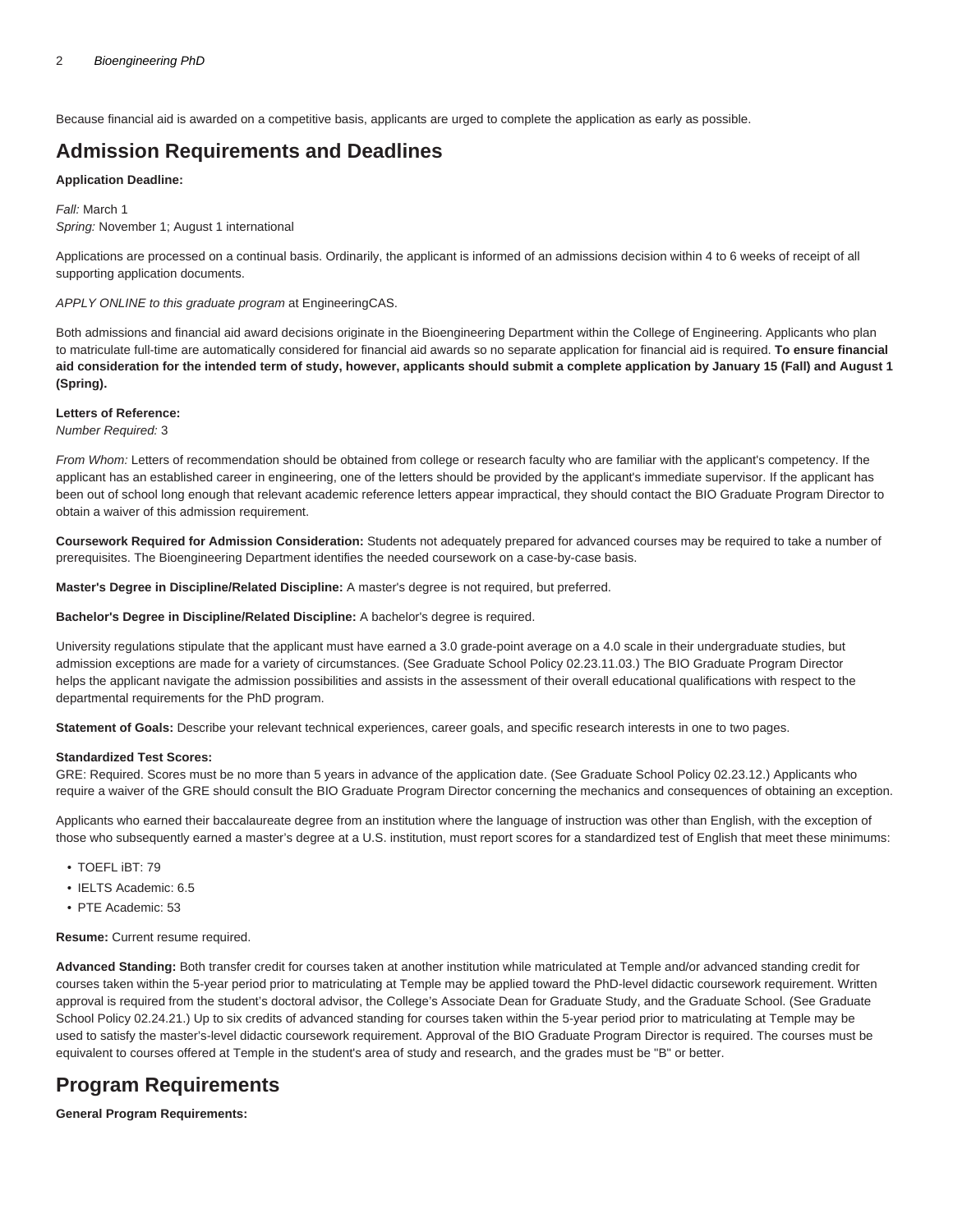Number of Credits Required Beyond the Bachelor's: 60, including 45 credits of graduate-level didactic coursework and 15 research credits, including preliminary PhD examination and dissertation research

Number of Credits Required Beyond the Master's: 30, including 15 credits of graduate-level didactic coursework and 15 research credits, including preliminary PhD examination and dissertation research

Required Courses:

## **Post-Baccalaureate (for students WITHOUT a master's degree in Bioengineering)**

| Code                                   | <b>Title</b>                                                  | <b>Credit</b><br><b>Hours</b> |
|----------------------------------------|---------------------------------------------------------------|-------------------------------|
| <b>Core Courses</b>                    |                                                               |                               |
| <b>BIOE 5600</b>                       | Bioengineering Graduate Seminar <sup>1</sup>                  | 0                             |
| <b>ENGR 5011</b>                       | <b>Engineering Mathematics I</b>                              | 3                             |
| <b>Specialty Courses</b>               |                                                               |                               |
| Select three from the following:       |                                                               | 9                             |
| <b>BIOL 5312</b>                       | <b>Biostatistics</b>                                          |                               |
| <b>BIOE 5719</b>                       | Introduction to Bioengineering                                |                               |
| <b>BIOE 5721</b>                       | Cell Biology for Engineers                                    |                               |
| <b>BIOE 5737</b>                       | Systems Physiology for Engineers                              |                               |
| <b>Technical Electives<sup>2</sup></b> |                                                               | 33                            |
| Research Courses <sup>3</sup>          |                                                               | 15                            |
| <b>BIOE 9991</b>                       | Directed Research (8 credits)                                 |                               |
| <b>BIOE 9994</b>                       | BioEngineering Preliminary Examination Preparation (1 credit) |                               |
| <b>BIOE 9998</b>                       | Bioengineering Pre-Dissertation Research (3 credits)          |                               |
| <b>BIOE 9999</b>                       | BioEngineering Dissertation Research (3 credits)              |                               |
| <b>Total Credit Hours</b>              |                                                               | 60                            |

1 BIOE 5600 Bioengineering Graduate Seminar is required to be taken each academic term while completing the degree.

2 Students who wish to take graduate coursework outside the College of Engineering in one of Temple University's other schools/colleges need to obtain the appropriate written approvals on their Plan of Study form.

3 Expected distribution of the 15 credits associated with PhD examinations and dissertation research is shown, although the actual distribution of credits can vary across courses depending on the student's particular circumstances.

# **Post-Master's (for students WITH a master's degree in Bioengineering)**

| Code                                   | <b>Title</b>                                                  | <b>Credit</b><br><b>Hours</b> |
|----------------------------------------|---------------------------------------------------------------|-------------------------------|
| <b>Core Courses</b>                    |                                                               |                               |
| <b>BIOE 5600</b>                       | Bioengineering Graduate Seminar <sup>1</sup>                  | $\mathbf 0$                   |
| <b>ENGR 5011</b>                       | <b>Engineering Mathematics I</b>                              | 3                             |
| <b>Specialty Courses</b>               |                                                               |                               |
| Select three from the following:       |                                                               | 9                             |
| <b>BIOL 5312</b>                       | <b>Biostatistics</b>                                          |                               |
| <b>BIOE 5719</b>                       | Introduction to Bioengineering                                |                               |
| <b>BIOE 5721</b>                       | Cell Biology for Engineers                                    |                               |
| <b>BIOE 5737</b>                       | Systems Physiology for Engineers                              |                               |
| <b>Technical Electives<sup>2</sup></b> |                                                               | 3                             |
| Research Courses <sup>3</sup>          |                                                               | 15                            |
| <b>BIOE 9991</b>                       | Directed Research (8 credits)                                 |                               |
| <b>BIOE 9994</b>                       | BioEngineering Preliminary Examination Preparation (1 credit) |                               |
| <b>BIOE 9998</b>                       | Bioengineering Pre-Dissertation Research (3 credits)          |                               |
| <b>BIOE 9999</b>                       | BioEngineering Dissertation Research (3 credits)              |                               |
| <b>Total Credit Hours</b>              |                                                               | 30                            |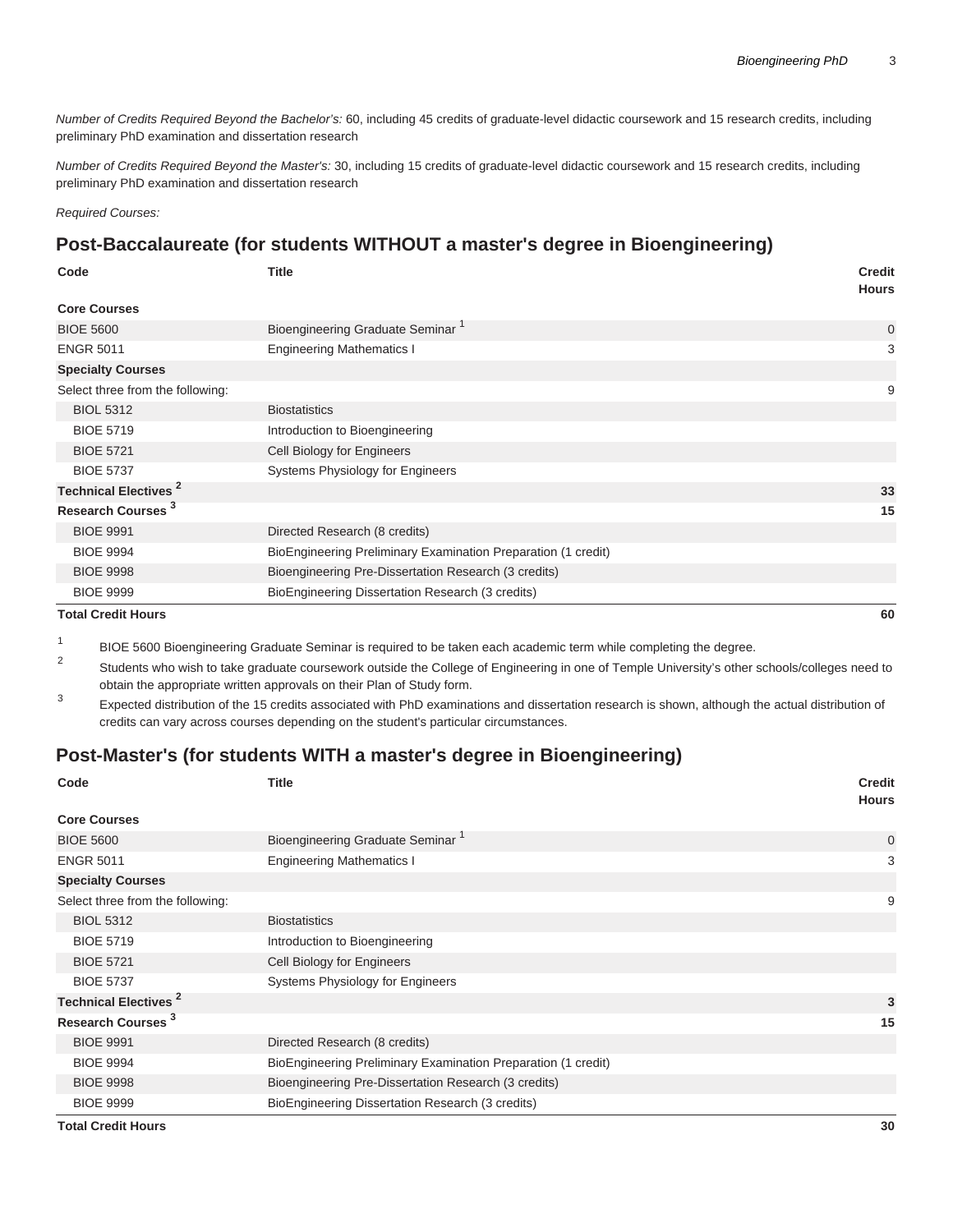- 1 BIOE 5600 Bioengineering Graduate Seminar is required to be taken each academic term while completing the degree.
- $\overline{2}$ Students who wish to take graduate coursework outside the College of Engineering in one of Temple University's other schools/colleges need to obtain the appropriate written approvals on their Plan of Study form.
- 3 Expected distribution of the 15 credits associated with PhD examinations and dissertation research is shown, although the actual distribution of credits can vary across courses depending on the student's particular circumstances.

#### **Culminating Events:**

#### Formation of the Doctoral Advisory Committee:

Selection of a research advisor and formation of a Doctoral Advisory Committee constitute the first steps toward achieving a PhD. Selection of a doctoral advisor depends on the student's level of preparation upon entering the PhD program. The Doctoral Advisory Committee selects the required coursework and guides the progress of the student's dissertation research:

- Students entering the PhD program with a master's degree, i.e., those who must complete 30 credits to earn the degree, form their Doctoral Advisory Committee before the end of their second regular term of study.
- Students entering the program with a bachelor's degree, i.e., those who must complete 60 credits to earn the PhD degree, generally complete most of their coursework before forming their Doctoral Advisory Committee by the end of their fourth regular term in the program.

See [Graduate School Policy 02.28.11](https://bulletin.temple.edu/graduate/graduate-policies/#dissertationtext) for clarification on the composition of the Doctoral Advisory Committee.

#### Preliminary Examination:

All students generally complete their didactic coursework prior to taking the preliminary examination. (See [Graduate School Policy 02.27.11](https://bulletin.temple.edu/graduate/graduate-policies/#doctorialtext).) Students in the 30-credit cohort ordinarily take the exam in their third or fourth term. Students in the 60-credit cohort typically take the exam no later than the eighth regular term. Students should register for one credit of BIOE 9994 BioEngineering Preliminary Examination Preparation in the term when the exam will be taken.

The preliminary exam tests both the student's core knowledge in Bioengineering and their capacity to synthesize and interpret research communications. The student coordinates the scheduling of the preliminary exam with the BIO Graduate Program Director. The BIO Graduate Program Director supervises the specific form, content and frequency of the Bioengineering preliminary exam. A maximum of two opportunities to pass the preliminary exam are available to the student. In each term when the exam is attempted, the student registers for one credit of BIOE 9994. Students are dismissed upon the second failure.

#### Dissertation Proposal:

Within a year of passing the preliminary exam, the student must develop a written research proposal and present it in an open College seminar. Ten business days prior to the presentation seminar, the student must schedule the proposal and post an announcement. Immediately following the seminar, the Doctoral Advisory Committee questions the student about the details and strategy of their proposed research.

Approval is granted for the proposed dissertation research when the "Dissertation Proposal Transmittal for Elevation to Candidacy" form (found in TUportal under the Tools tab within "University Forms") has been signed off by the entire Doctoral Advisory Committee. After the dissertation proposal has been accepted by the Doctoral Advisory Committee and the Graduate School has received the form, the student is considered to be a doctoral candidate. (See [Graduate School Policy 02.28.12](https://bulletin.temple.edu/graduate/graduate-policies/#dissertationtext) for more information.)

#### Research Credits:

Students carry out research throughout their studies and register for the corresponding research credits while in the PhD program. However, the type of research credits that a student registers for depends on the student's progress in the program:

- Prior to passing the preliminary exam, credit hours associated with the student's research should be registered under BIOE 9991 Directed Research.
- After the preliminary exam is passed, but before elevation to candidacy, credit hours associated with the student's research should be registered under BIOE 9998 Bioengineering Pre-Dissertation Research.
- After elevation to candidacy, the student's research credits should be registered under BIOE 9999 BioEngineering Dissertation Research. Students are required to register for at least three credits of BIOE 9999 following their elevation to candidacy. (See [Graduate School Policy 02.28.15](https://bulletin.temple.edu/graduate/graduate-policies/#dissertationtext).)

#### Publications:

Paper writing and presentation at a conference are considered integral to the student's training. Also, peer review, in part, offers an indication of the quality and novelty of the student's research. All doctoral students must publish at least two technical papers in refereed journals or refereed conferences. The papers must be based on the student's dissertation research with the student as the first author.

#### Dissertation:

The dissertation defense is an open University seminar in which the student presents the concepts and results of their research.

The student must coordinate the formation of the Dissertation Examining Committee in the term that they intend to defend their dissertation. This committee consists of the original Doctoral Advisory Committee plus one additional "external" member who is not faculty in the College of Engineering. If the external examiner is not a member of Temple University's Graduate Faculty, the person must be approved by the Graduate School at least four weeks prior to the dissertation defense.